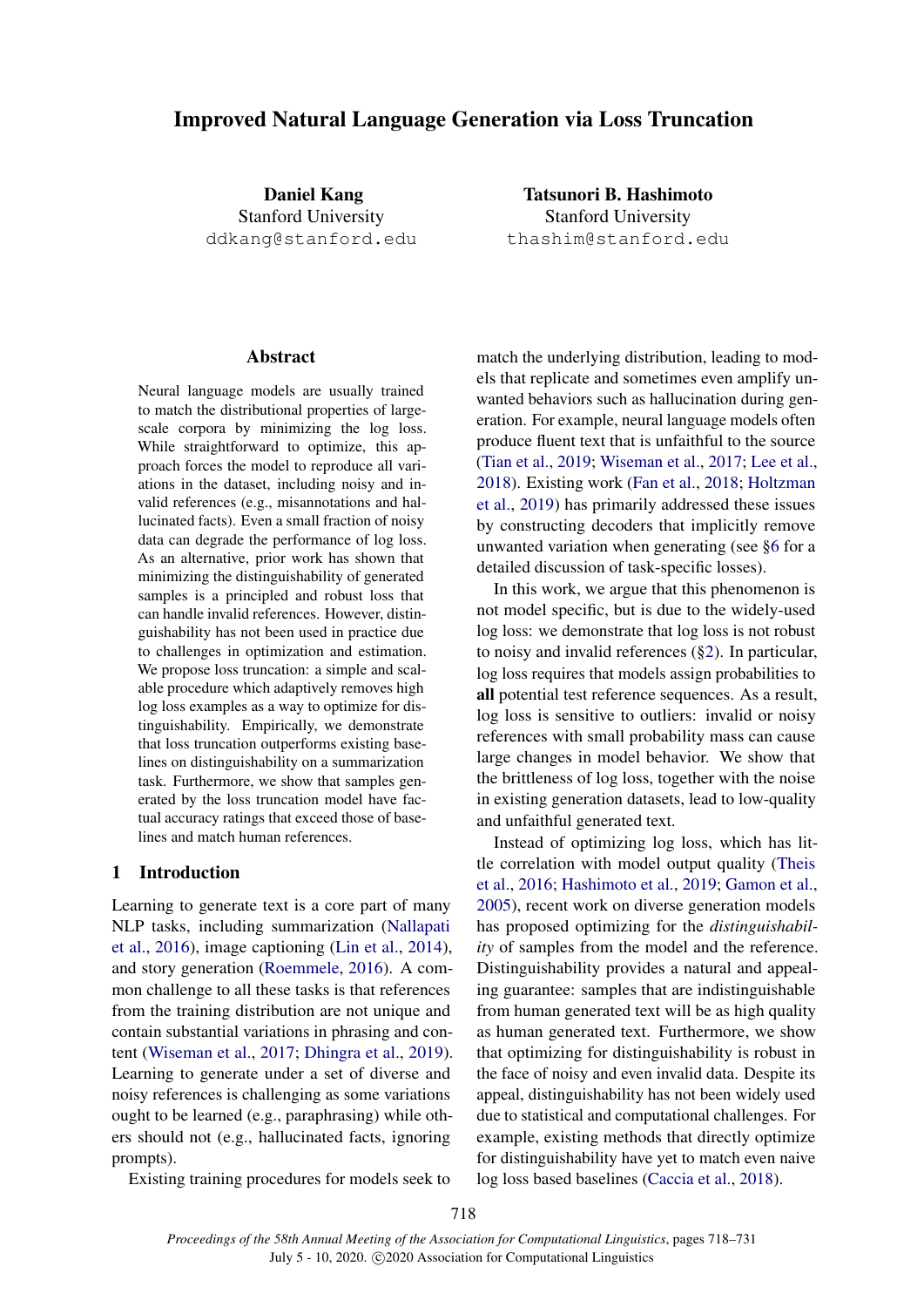We propose a modification to the log loss, *loss truncation*, that has the benefits of distinguishability while being efficient to train. Loss truncation is as efficient to train as log loss, nearly as robust as distinguishability, and provides distinguishability guarantees via an upper bound. It achieves these properties by modifying the standard log loss to adaptively remove examples with high log loss. We additionally extend loss truncation with a *sequence-level* rejection sampling scheme that generates higher quality sequences by restricting the outputs to be high probability sequences.

We show that loss truncation with direct and rejection sampling outperforms standard log loss based generation methods (beam search, full sampling, top- $k$ , and top- $p$  sampling) on distinguishability, as measured by the HUSE score [\(Hashimoto](#page-9-4) [et al.,](#page-9-4) [2019\)](#page-9-4). We additionally study the factual accuracy of a summarization system trained on loss truncation and show that our proposed approach produces summaries which improve upon all baselines (including beam searched models) and match references on factual accuracy.

### <span id="page-1-0"></span>2 Motivation and Problem Statement

Task and Background. We consider a natural language generation task with a *conditional language model*, where we are given a context  $x$  drawn from  $p(x)$  and our probabilistic model  $\hat{p}(y | x)$  produces an output  $y$  by approximating a (usually human) reference distribution  $p_{ref}(y|x)$ .

In order to achieve this, many existing models are trained to minimize the Kullback-Leibler (KL) divergence,

$$
KL(p_{ref}||\hat{p}) = \underbrace{-E_{p_{ref}}[\log \hat{p}]}_{\log \text{loss}} + \underbrace{E_{p_{ref}}[\log p_{ref}]}_{\text{negentropy}}.
$$
\n(1)

We refer to the first term of this divergence as the *log loss* of a model. The second term is commonly ignored as it is a constant with respect to the model. Minimizing the log loss has several practical benefits: 1) it is written as an expected loss (and is thus straightforward to optimize via stochastic gradient descent), 2) it factorizes across tokens in autoregressive modeling, and 3) it provides a guarantee on a model's goodness of fit  $(Eq(1))$  $(Eq(1))$  $(Eq(1))$ .

Unfortunately, log loss also suffers from several drawbacks. It is known to have little correlation with a model's sample quality and it can be brittle to invalid references in the training data.

<span id="page-1-2"></span>

Figure 1: Fitting a mixture of Gaussians with a single Gaussian using distinguishability (TV) and log loss (KL). As shown, log loss is extremely sensitive to outliers, resulting in poor estimation.

Log loss is not robust to noise. The KL divergence has intuitively correct behavior when each input x has a single correct reference y: it will maximize the probability of the single correct reference. However, log loss can be problematic when there are multiple correct references, of which some are invalid or difficult to model.

In particular, log loss is sensitive to invalid or noisy data because it requires that the model assign high probabilities to *all* potential references. Log loss is unbounded above: a model assigning zero probability to even a single reference makes the model incur an infinite overall loss.

We show a well-known example of this behavior with synthetic data. We consider fitting a single Gaussian to a mixture of two Gaussian in Figure [1.](#page-1-2) The reference distribution (blue) has a valid set of references at zero as well as variation that the model does not expect (e.g., invalid or noisy references) on the right. Minimizing the log loss results in a suboptimal model that is forced to span both groups. Furthermore, post-hoc processing the model does not help, as even the most likely output under the log loss trained model  $(-3)$  has low probability under the reference distribution.

<span id="page-1-1"></span>In natural language generation, training sets can contain invalid or poor quality references. As such, these types of problems manifest themselves in tasks such as summarization (hallucinating facts), story generation (ignoring prompts and constraints), and captioning (ignoring parts of the image).

Much of the existing literature on faithful generation has focused on designing better models for *valid* references (via copying or attention constraints), but the example in Figure [1](#page-1-2) shows that this alone may not be sufficient. The Gaussian 'model' in this case perfectly fits the mixture component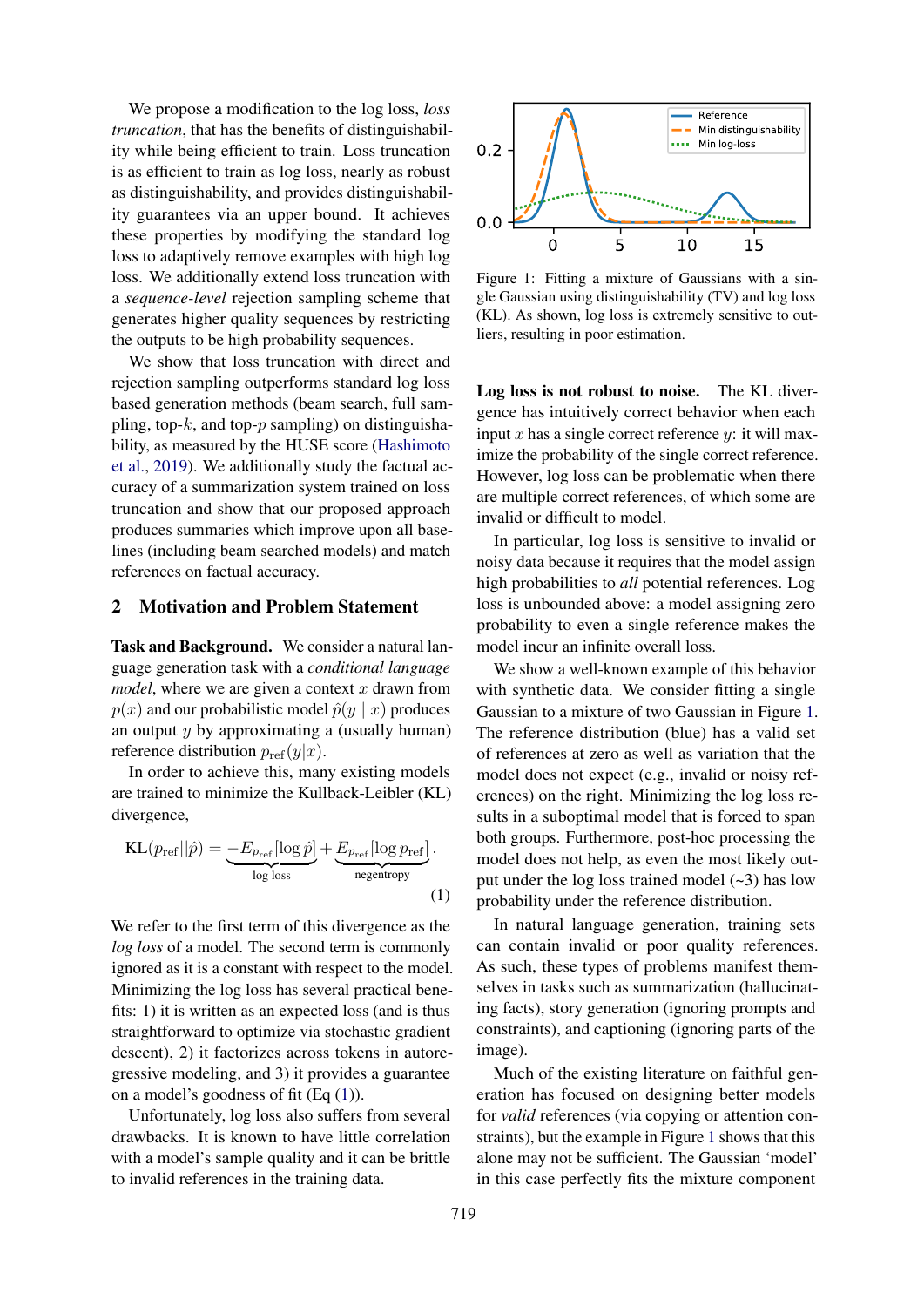<span id="page-2-0"></span>Context: For the first time in five years, Microsoft corp. is finally unveiling a new system for operating personal computers.

Title: Microsoft Makes Long-Awaited Software Upgrade Available to Businesses Thursday.

Figure 2: Example of an article title from the Gigaword dataset that requires hallucinating new facts such as 'Thursday' (colored red).

at zero but is still brittle because it cannot simultaneously fit the other group of (invalid) samples. Resolving this will require either a model which is designed explicitly to capture *invalid* references or a loss function that can ignore them.

Case Study: Hallucination in Summarization We show that low-probability reference sequences (e.g., Figure [1\)](#page-1-2) are pervasive by examining the Gigaword summarization dataset [\(Rush et al.,](#page-10-6) [2017\)](#page-10-6). We manually classified 300 titles into two categories: 1) requires hallucinating new facts and 2) directly entailed from the context. We show an example of a reference that requires hallucination in Figure [2.](#page-2-0) In this example, a model that assigns high probability to the new fact (Thursday) must also frequently hallucinate dates on other examples.

We show the fraction of examples in each category in Table [1.](#page-2-1) As shown, *35%* of titles require hallucinating new facts. Others have found this phenomenon to be pervasive in other datasets (Kryściński et al., [2019\)](#page-9-7), including the CNN/DM dataset [\(See et al.,](#page-10-7) [2017\)](#page-10-7).

Studying the log loss of these examples<sup>[1](#page-2-2)</sup>, we note that the average log loss of titles that require new facts is over  $1.7 \times$  the average loss of the titles that are directly entailed (Table [1\)](#page-2-1) and the high-loss examples are clearly dominated by examples which require hallucination (Figure [3\)](#page-2-3). In fact, we find that over 80% of examples with greater than 40 log loss requires some form of hallucination.

These statistics are similar to the toy example we presented earlier in Figure [1.](#page-1-2) A small but nontrivial fraction of invalid and unexpected data force the model to incur high losses. Much like in the earlier example, we can see that a model which aims to have low log loss on this dataset must spend a substantial amount of effort learning to hallucinate.

#### Distinguishability. Given that large-scale data

<span id="page-2-1"></span>

|               |      | New facts   Directly entailed |
|---------------|------|-------------------------------|
| Percent       | 35%  | 65%                           |
| Avg. log loss | 34.3 | 20.5                          |

Table 1: Fraction of the data and log loss of titles that require hallucinating new facts (left column) and titles that are entailed from the context (right column). As shown, *35%* of titles require hallucinating new facts and the average log loss of titles requiring new facts is over  $1.7\times$  the loss of the directly entailed sequences.

<span id="page-2-3"></span>

Figure 3: Normalized histogram of log losses for titles that require hallucinating new facts compared to those that can be directly entailed. As shown, titles requiring new facts incur significantly higher loss and more than 80% of examples with greater than 40 log loss require hallucinating new facts.

will inevitably contain annotation errors and noise, we might ask whether there are effective alternatives to the KL divergence for training models. The distinguishability of samples from a model compared to the reference is one such objective. Distinguishability has recently gained attention as a way to learn and evaluate models based on both sample quality and diversity [\(Hashimoto et al.,](#page-9-4) [2019;](#page-9-4) [Zhou](#page-10-8) [et al.,](#page-10-8) [2019;](#page-10-8) [Zellers et al.,](#page-10-9) [2019;](#page-10-9) [Gehrmann et al.,](#page-9-8) [2019\)](#page-9-8). We show that this objective also serves as a naturally robust alternative to the KL divergence for learning language models. Unfortunately, directly optimizing for distinguishability (e.g., via generative adversarial networks) is challenging [\(Caccia](#page-9-6) [et al.,](#page-9-6) [2018\)](#page-9-6) and we show this works poorly in practice ([§5\)](#page-5-0).

Distinguishability is defined as the error rate of an optimal classifier which seeks to distinguish samples from both the model and reference, and we will formally define this via the mixture

$$
y|x, z \sim \begin{cases} p_{\text{ref}}(y|x) & \text{if } z = 1\\ \hat{p}(y|x) & \text{if } z = 0 \end{cases}
$$

where  $z \sim$  Bernoulli  $\left(\frac{1}{2}\right)$  $(\frac{1}{2})$ . We can now define  $L^*$ to be twice the optimal error in identifying samples

<span id="page-2-2"></span><sup>&</sup>lt;sup>1</sup>The log loss was computed from a standard language model, see [§5](#page-5-0) for details.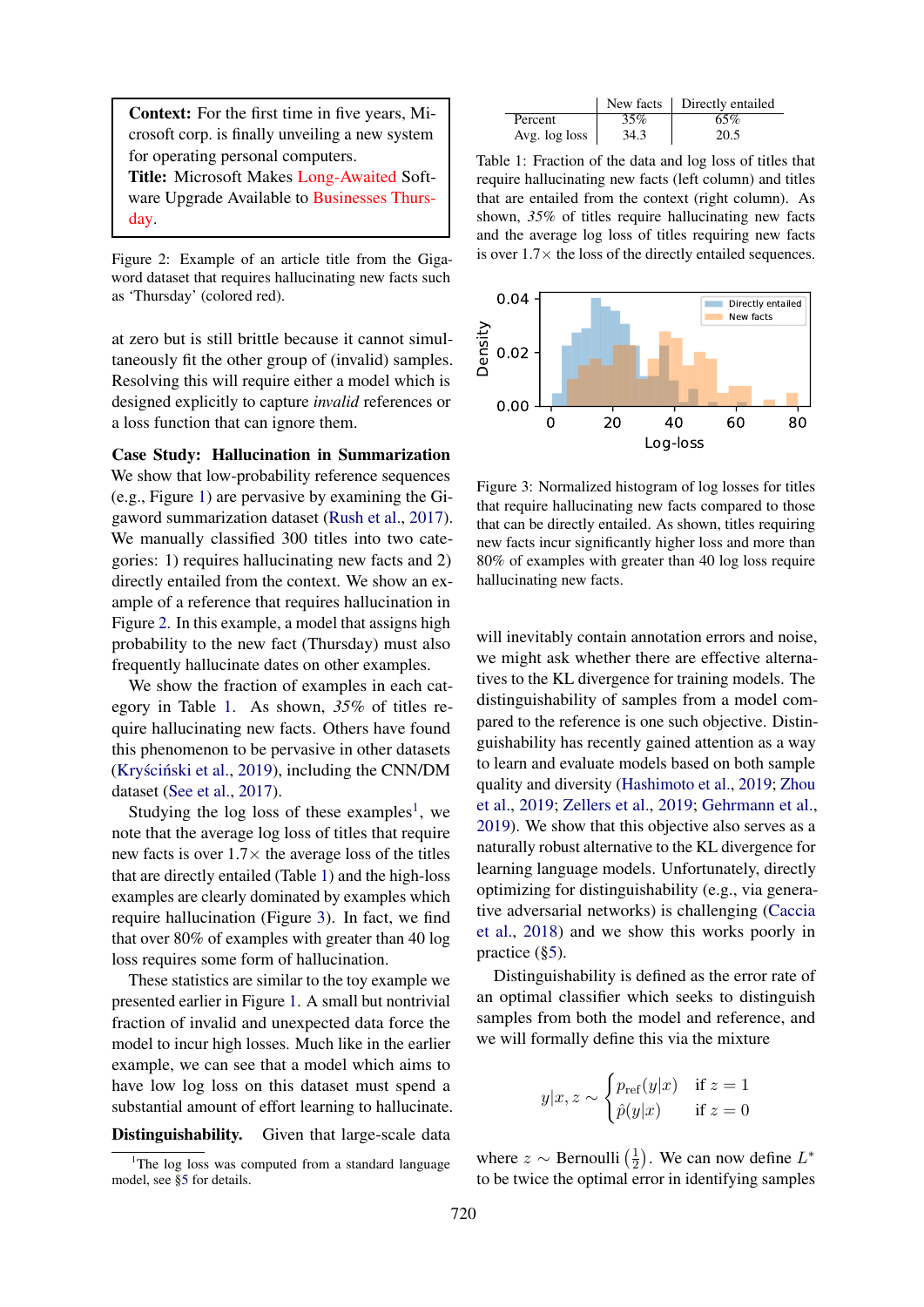from the model

<span id="page-3-0"></span>
$$
L^* := 2 \inf_{f \in \mathcal{X} \times \mathcal{Y} \to [0,1]} \mathbb{P}[f(x,y) \neq z] \qquad (2)
$$

Our measure of distinguishability, the *total variation (TV) distance*, is a linear function of this error

$$
|\hat{p} - p_{\text{ref}}|_{TV} = 1 - L^*
$$

where  $\hat{p}$  and  $p_{ref}$  refer to the joint distributions  $\hat{p}(y|x)p(x)$  and  $p_{ref}(y|x)p(x)$  for brevity. Note that distinguishability is inherently *robust* to the addition of *any* small fraction of noisy data [\(Donoho](#page-9-9) [et al.,](#page-9-9) [1988\)](#page-9-9). Unlike the log loss, the model's loss on an example for TV is upper bounded by 1 (Eq [2\)](#page-3-0). We show an example of TV's robustness in Figure [1,](#page-1-2) where a small amount of noise does not substantially affect the learned distribution.

Log loss as a surrogate for distinguishability. Distinguishability is both robust and provides sample quality guarantees, but is challenging to optimize [\(Caccia et al.,](#page-9-6) [2018\)](#page-9-6). One approach to optimize for distinguishability is to find an appropriate *surrogate loss* which serves as an upper bound. This is analogous to the use of logistic or hinge losses as a way to optimize for classification accuracy. For log loss, *Pinsker's inequality* [\(Csiszar](#page-9-10) and Körner, [2011\)](#page-9-10) relates the KL divergence and distinguishability as

$$
|\hat{p} - p_{\text{ref}}|_{TV}^2 \le \frac{1}{2} \cdot \text{KL}(p_{\text{ref}} || \hat{p}). \tag{3}
$$

This explains the empirical success of log loss in low-uncertainty situations, where KL is sufficiently small and this bound becomes tight.

Our approach will be to modify the log loss slightly by truncating the distribution. This truncated loss will be as easy to optimize as log loss, while being more robust and providing a tighter variant of Pinsker's inequality.

## 3 Loss Truncation

Intuition. We would like the model to ignore data that would force it to unnecessarily hallucinate at test time. Concretely, recall the toy example (Figure [1\)](#page-1-2); there is a set of invalid references that force the model to be degenerate. If we could remove these these invalid references by truncating the distribution, the resulting model would be high quality. We can show that this intuition is theoretically justified, and that truncating (i.e., removing) an appropriate c-fraction of the data provides tighter bounds on the distinguishability of the model.

Improved log losses for distinguishability. We will demonstrate that log loss with an appropriate c-fraction of the data removed provides guarantees on distinguishability. We will define the set of *truncated* distributions as the set of distributions with any c-fraction of data removed

$$
\mathcal{P}_{c,p} := \{ q_0 : p = (1-c)q_0 + cq_1 \text{ for some } q_1 \}.
$$

A simple lemma shows that that all elements in  $\mathcal{P}_{c,p}$  are c-close to p in TV (Appendix [B\)](#page-11-0).

Now we state our main result,

**Proposition 1.** *For any*  $c \in [0, 1]$  *and*  $p_t \in \mathcal{P}_{c, p_{ref}}$ *,* 

$$
|\hat{p} - p_{\text{ref}}|_{TV}^2 \le \frac{1}{2}KL(p_{\text{t}}||\hat{p}) + 2c + c^2
$$

See Appendix [B](#page-11-0) for the proof. Namely, distinguishability is bounded by the log loss with respect to the truncated distribution and a small constant. Furthermore, this upper bound is valid for *any* c, although different  $c$  will change the tightness of the bound and produce different models.

This truncated bound can be substantially tighter than Pinsker's inequality. Consider for example a model that can perfectly capture  $(1 - c)$  fraction of the data, but c-fraction of the reference outputs cannot be generated by the model and receive probability zero. In this case, the distinguishability (TV) is c, the KL divergence is *infinite*, while our (1 v) is c, the KL divergence is *injunite*, while our truncated bound is  $\sqrt{c^2 + 2c}$ . This suggests that appropriately truncating high-loss examples makes log loss robust and allows us to use log loss as a surrogate for distinguishability, even in the presence of invalid and noisy references.

Loss truncation. Given that the log loss on any c-fraction of the data is a surrogate loss for distinguishability (Eq [\(6\)](#page-11-1)), a key parameter to optimize is the truncated distribution  $p_t$ . An oracle solution would exhaustively search over  $p_t$  and which data to drop. However, exhaustively searching through  $P_{c,p_{ref}}$  is a combinatorial optimization problem and infeasible. Our approach will be to optimize  $p_t$ with a heuristic. The truncated objective takes the form of a log loss and negative entropy term,

$$
-\mathbb{E}_{p_{\text{t}}}[\log \hat{p}(y \mid x)] + \mathbb{E}_{p_{\text{t}}}[\log p_{\text{t}}(y \mid x)]
$$

and we will select  $p_t$  by dropping the examples with the highest log loss, treating the negative entropy term as being upper bounded by zero.

This heuristic is straightforward to compute, provides an upper bound on distinguishability, and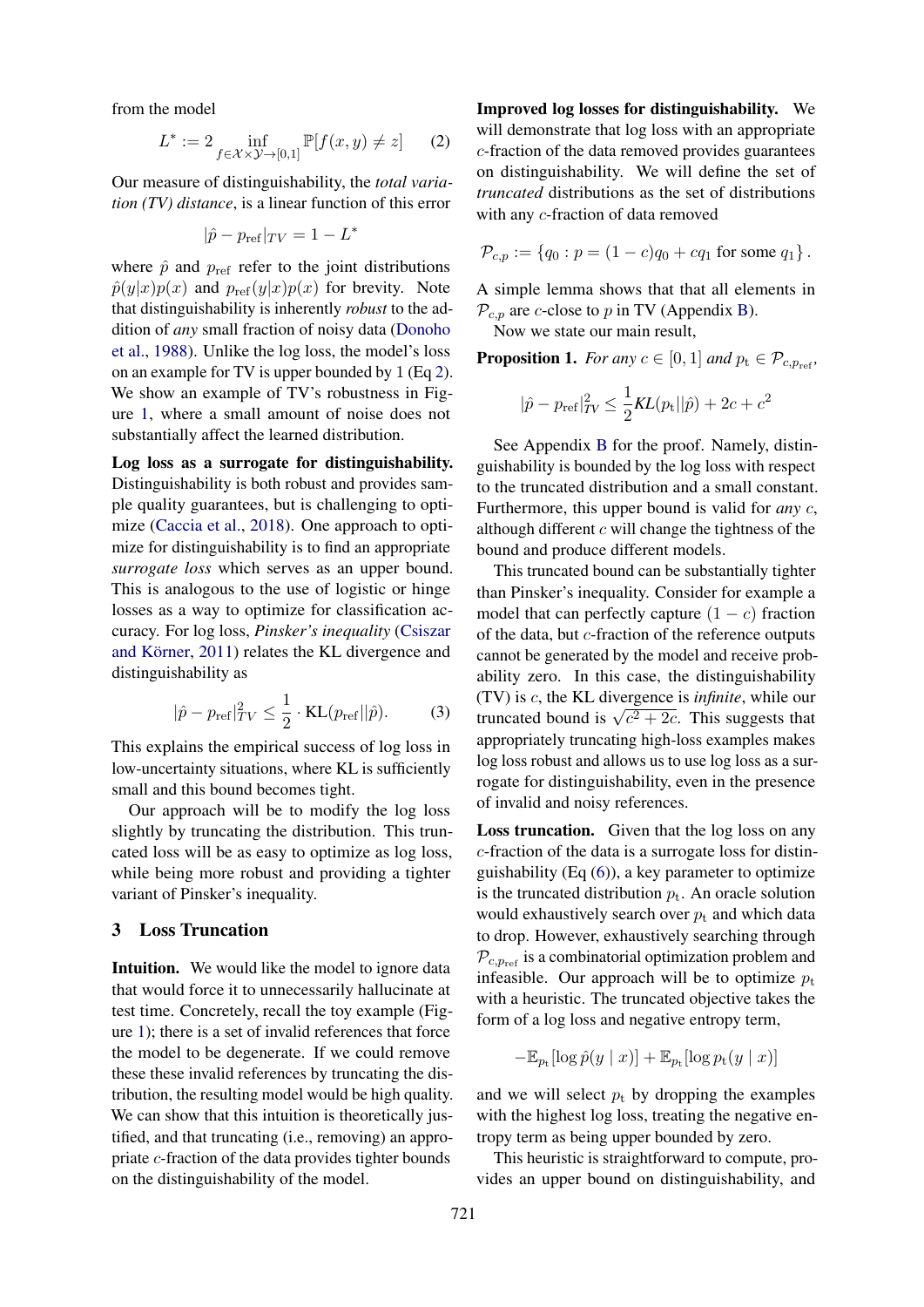<span id="page-4-0"></span>

Figure 4: Pinsker's inequality, our bound, and the total variation squared of parameter estimates for different parameter estimates ( $c = 0.2$ ). As shown, loss truncation can significantly improve bounds over Pinsker's inequality and, in this case, has a nearly identical minimizer to directly minimizing total variation.

matches our earlier observation that high-loss examples are correlated with invalid examples we would like the model to ignore (see Table [1\)](#page-2-1).

As an example of how our heuristic can improve estimation and tightness in bounds, consider the earlier toy example in Figure [1.](#page-1-2) In this example, we find the optimal mean for a single Gaussian with fixed variance which fits mixture of two Gaussians. Figure [4](#page-4-0) shows the objective function value implied by the TV loss, log loss (Pinsker's bound), and our c-truncated bound as a function of the Gaussian mean. We find that log loss provides an upper bound on distinguishability (via Pinsker's inequality) but is loose and results in a low quality estimate. In contrast, c-truncation results in a nearly identical minimizer as directly minimizing TV.

## 4 Implementing Truncation

### 4.1 Training

Our algorithm has three components at training time. First, it trains a model on all the data using standard hyperparameters, which we refer to as "hotstarting" the model. Second, it tracks a running estimate of the  $1 - c$  quantile of the losses during training. Third, it performs gradient updates on examples that are below the current  $1 - c$  quantile estimate. We present the pseudocode in Algorithm [1](#page-5-1) and describe each step in detail below.[2](#page-4-1)

Hotstarting. First, our algorithm hotstarts the model (hot start(M) in Alg. [1\)](#page-5-1) by training with the standard log loss. Hotstarting address two challenges in optimizing the truncated loss. First, losses are uninformative at the start of training so truncating examples based on these losses will result in dropping valid examples. We have empirically found that truncating after hotstarting primarily drops invalid references, which avoids this problem. Second, hotstarting allows the model to transfer information from the entire dataset to the clean  $1 - c$  fraction of the data. Examples that cause a model to hallucinate may still contain valid information about the fluency of a sentence, which hotstarting can capture. This is effectively pretraining our model on the entire data before learning to generate on the clean subset. We have found this procedure to be effective in practice.

Quantile estimation. Second, our algorithm keeps track of the  $1 - c$  quantile over the distribution of losses. For each new minibatch  $B$ , we update an online estimate of the  $1 - c$  quantile (estimateQuantile( $M, B$ ) in Alg. [1\)](#page-5-1). To estimate this quantile, our algorithm constructs a histogram over the last 10,000 examples seen during training and estimates the empirical  $1 - c$  quantile every 10,000 examples.<sup>[3](#page-4-2)</sup>

Loss dropping. Third, our algorithm will perform minibatch stochastic gradient descent while excluding examples that have losses above the current top  $1 - c$  quantile estimate q (truncatedUpdate $(M, B, q)$  in Alg. [1\)](#page-5-1). Dropping can be accomplished in automatic differentiation packages (e.g., Tensorflow and PyTorch) by setting the loss on the given example to zero.

### 4.2 Generating High-Probability Samples

Thus far, our goal has been to robustly learn the underlying distribution. However, in some cases, a user may wish to only generate high confidence sequences, which will ideally correspond to high quality sequences.

To generate such samples, we propose *sequencelevel rejection sampling*.

Recall that our truncation heuristic selects for the  $1 - c$  quantile of the distribution. For a userdefined level  $\alpha$ , our rejection sampling scheme will aim to generate samples from the  $1 - c \cdot \alpha$  quantile.

To perform rejection sampling, given a model and a user-defined rejection level  $\alpha$ , we first sample N sequences (e.g., titles in a summarization task). Then, we sample a random sequence from the  $\alpha \cdot N$ smallest samples as measured by log loss. Ideally,

<span id="page-4-1"></span> $^{2}$ Our code is available at [https://github.com/](https://github.com/ddkang/loss_dropper) [ddkang/loss\\_dropper](https://github.com/ddkang/loss_dropper).

<span id="page-4-2"></span><sup>&</sup>lt;sup>3</sup>For datasets with fewer than 10,000 examples, we can perform this procedure over the entire dataset.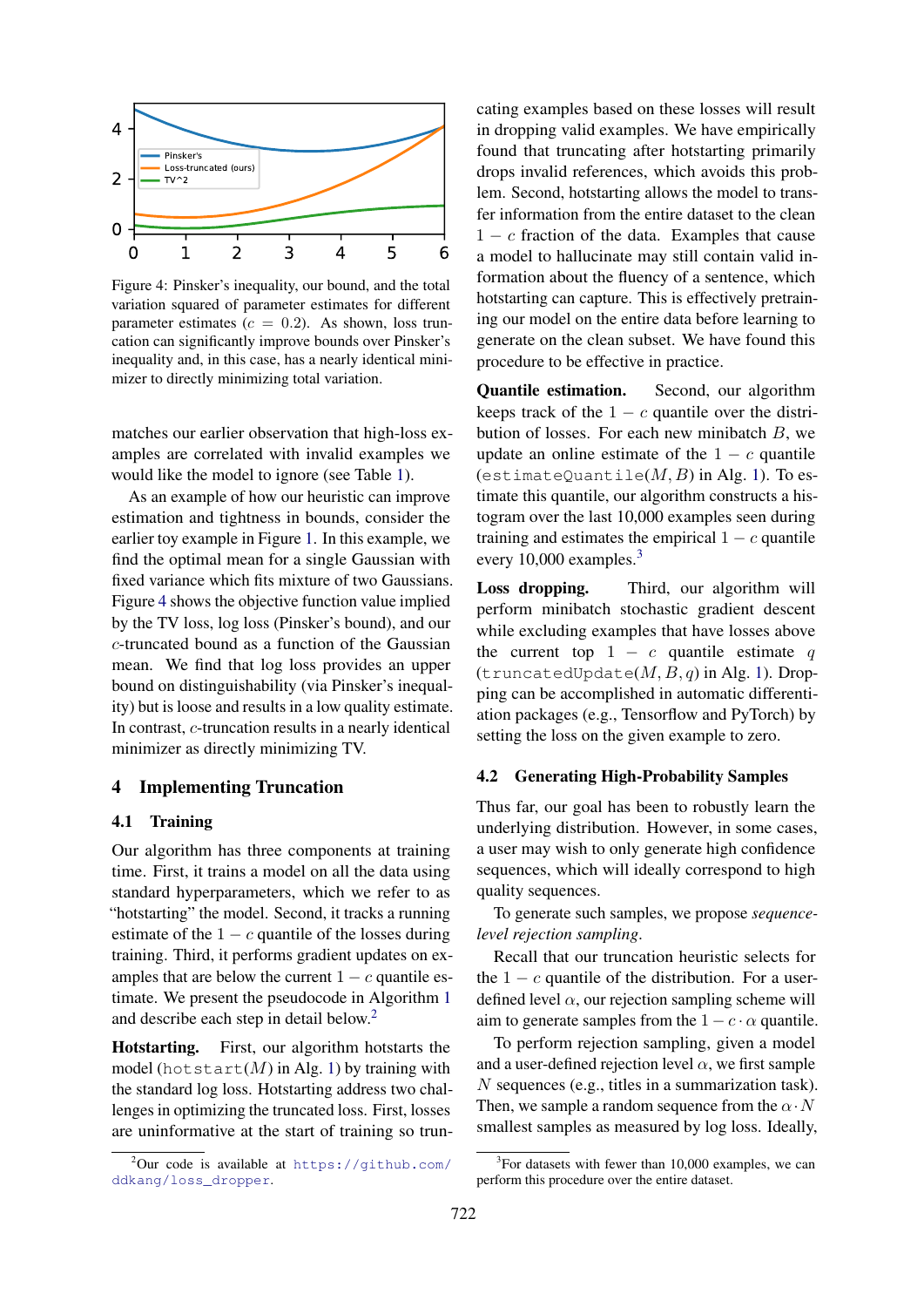```
Data: Model M, c fraction to drop, Titerations
M \leftarrow \text{hotstart}(M);
for i \leftarrow 0 to T do
   B \leftarrow minibatch();
   q = estimateQuantile(M, B);
   M =truncatedUpdate(M, B, q);
```
#### end

<span id="page-5-1"></span>Algorithm 1: The proposed loss truncation procedure with three components (see main text for details for each component).

this procedure will return a sample in the  $1 - c \cdot \alpha$ quantile of  $p_{ref}$ .

We show that rejection sampling can outperform baselines in generating factual summaries ([§5\)](#page-5-0). We further show examples of selected and rejected samples in Appendix [A.](#page-11-2)

## <span id="page-5-0"></span>5 Evaluation

#### 5.1 Experimental Setup

Dataset and Task. We primarily evaluate loss truncation on abstractive summarization in the form of generating news headlines from an article. We selected this task to highlight that loss truncation can improve sample quality and factual accuracy, while also achieving the secondary goal of diversity for abstractive systems [\(See et al.,](#page-10-7) [2017;](#page-10-7) Kryściński [et al.,](#page-9-7) [2019\)](#page-9-7).

We evaluated on the Gigaword summarization task [\(Rush et al.,](#page-10-6) [2017\)](#page-10-6) as in [Gehrmann et al.](#page-9-11) [\(2018\)](#page-9-11). While there are other summarization datasets, we chose Gigaword for the following reasons. First, it is large enough that sample quality defects are not caused by a lack of data. Second, the dataset is structured so that neither model nor computation is the bottleneck in performance: the standard sequence-to-sequence models are competitive on the Gigaword dataset. Third, while Gigaword dataset is known to have noise, this matches the behavior of existing annotation errors [\(Beigman and](#page-9-12) [Klebanov,](#page-9-12) [2009;](#page-9-12) [Klebanov and Beigman,](#page-9-13) [2010\)](#page-9-13) and uncertainty (Kryściński et al., [2019\)](#page-9-7).

To show that loss truncation is applicable beyond summarization, we also performed a preliminary evaluation of our approach on the E2E NLG task. In E2E, the goal is to generate restaurant reviews from meaning representations (Dušek et al., [2019\)](#page-9-14).

Model and Baselines. We used a standard LSTM architecture with global attention for summariza-

tion that has been used for the Gigaword summarization task in the past [\(Gehrmann et al.,](#page-9-11) [2018\)](#page-9-11). The learning rate and hyperparameters are given in Appendix [C.](#page-11-3) For the E2E task, we use a standard model with the exact settings as in [Puzikov and](#page-10-10) [Gurevych](#page-10-10) [\(2018\)](#page-10-10).

For loss truncation on Gigaword, we used  $c =$ 0.6. We matched the total number of training steps when training via loss truncation (including the hotstart) and standard log loss. We sampled from the full model distribution for loss truncated models except when rejection sampling.

As baselines on Gigaword, we generate from the log loss trained language model using several decoders that have been reported to mitigate lowquality outputs such as beam search, top- $k$  sampling [\(Fan et al.,](#page-9-2) [2018\)](#page-9-2), and top-p sampling [\(Holtz](#page-9-3)[man et al.,](#page-9-3) [2019\)](#page-9-3). We also evaluate directly sampling from the probabilistic model in order to estimate overall distinguishability and understand the diversity-quality trade-offs of each model.

Finally, on Gigaword, we also compared against a recent generative adversarial network (GAN) model with a publicly available implementation [\(Wang and Lee,](#page-10-11) [2018\)](#page-10-11).

Human-evaluation metrics. We evaluate whether loss truncation improves model distinguishability on summarization by measuring the HUSE estimator for TV [\(Hashimoto et al.,](#page-9-4) [2019\)](#page-9-4). HUSE measures distinguishability by learning a classifier over the log-probabilities and human evaluation scores over both samples from the model and references. We also use HUSE to evaluate the quality-diversity tradeoffs of the models by estimating both HUSE-Q (which measures quality via human judgement) and HUSE-D (which measures diversity via statistical evaluation).

In order to assess whether this leads to improvements in the faithfulness of samples, we measure whether loss truncation reduces the number of *factually inaccurate* outputs from the model via a crowdsourced survey. We designed our prompt based on earlier factual accuracy human evaluation [\(Novikova et al.,](#page-10-12) [2017\)](#page-10-12) and measured whether the original article contained all of the information given in the generated title.

We describe the crowd worker setup in Appendix [D.](#page-12-0)

Automated metrics. While human evaluation is our primary metric of evaluation as it is considered gold-standard, we additionally evaluate on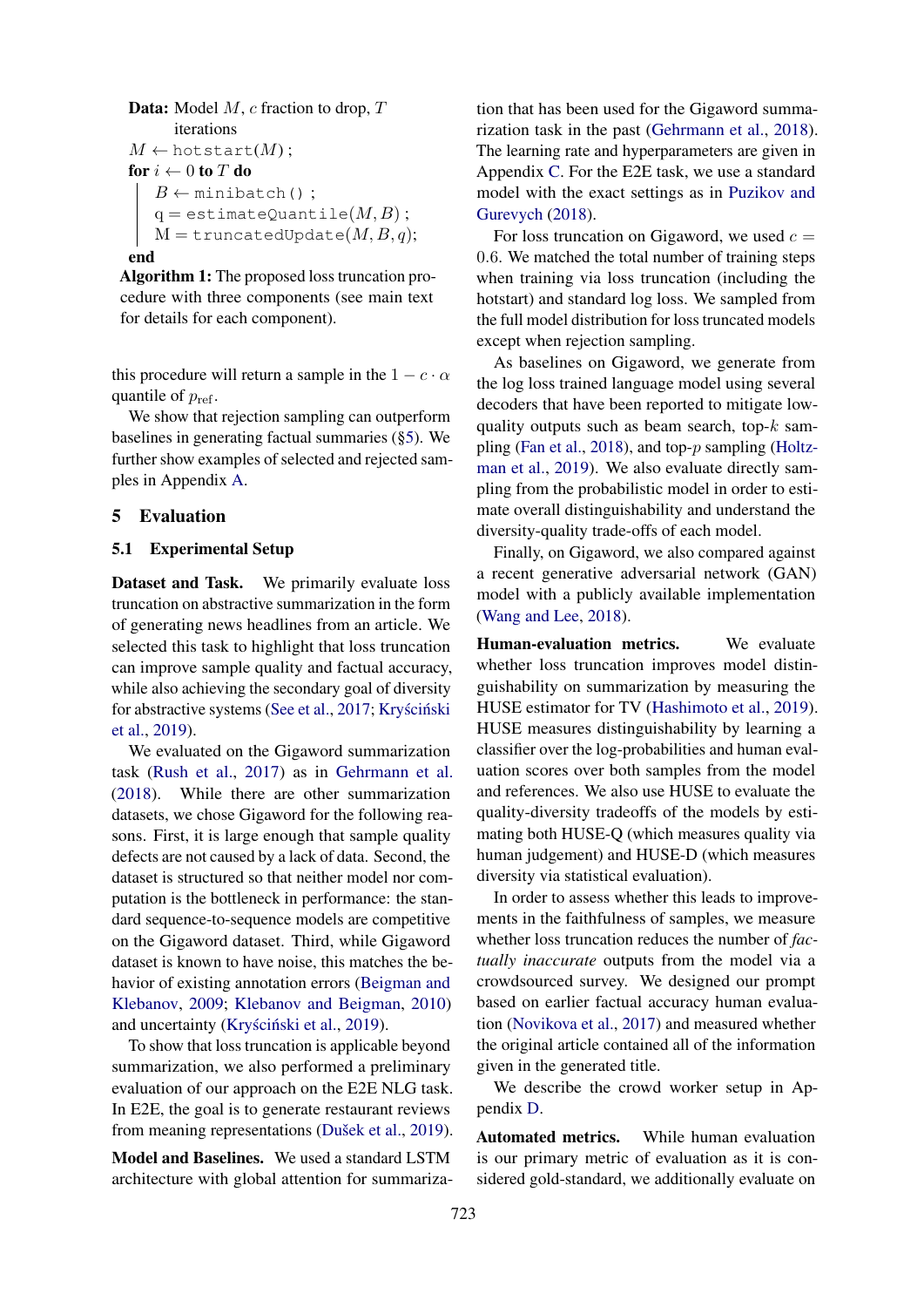<span id="page-6-0"></span>

|        | Loss trunc. | Trunc+reject ( $\alpha = 0.1$ ) | <sup>1</sup> Full samp. | ' Beam | top- $k (k = 100)$ | $\log p(p=0.9)$ | <b>GAN</b> |
|--------|-------------|---------------------------------|-------------------------|--------|--------------------|-----------------|------------|
| HUSE   | 0.58        | 0.04                            | 0.55                    | 0.04   | 0.32               |                 | 0.003      |
| HUSE-D | 0.88        | 0.12                            | 0.98                    | 0.18   | 0.59               | 0.65            | 0.25       |
| HUSE-O | 0.70        | 0.92                            | 0.58                    | 0.86   |                    | 0.67            | 0.75       |

Table 2: HUSE, HUSE-D, and HUSE-Q scores for loss truncation and baselines. As shown, loss truncation outperforms all baselines on HUSE score.

automated metrics to contextualize our human evaluation results. We measure ROUGE-L [\(Lin and](#page-10-13) [Hovy,](#page-10-13) [2003\)](#page-10-13) for summarization and BLEU score [\(Papineni et al.,](#page-10-14) [2002\)](#page-10-14) for E2E.

## 5.2 Loss Truncation Outperforms Baselines on HUSE

Using the HUSE score to measure the TV distance, we assessed whether loss truncation successfully improved our model in terms of distinguishability compared to log loss. As shown in Table [2,](#page-6-0) loss truncation outperforms all baselines on HUSE score (including the original log loss model Full samp), suggesting the truncated model is a better language model than the log loss model as measured by distinguishability.

We find that that loss truncation improves over the log loss by increasing the generation quality (HUSE-Q) by 12% without substantially lowering diversity (e.g., memorizing examples from the training set). These results affirmatively answers an open question posed by [Hashimoto et al.](#page-9-4) [\(2019\)](#page-9-4) on whether it is possible to obtain models that improve the quality while maintaining overall distinguishability compared to log loss trained models. Post-hoc modification of the log loss model's distribution by removing unlikely words using either top- $k$  or top- $p$  sampling result in substantial losses in HUSE due to losses in diversity.

We further considered matching the entropy of the loss truncation model with top- $k = 100$  and top- $p = 0.9$  (Appendix [C\)](#page-11-3). At a fixed entropy, loss truncation can outperform on HUSE by up to 26%.

Comparing models with high sample quality, loss truncation with rejection sampling improves upon all baselines (including beam search) in terms of raw human quality evaluation (HUSE-Q), and we see that the Pareto frontier of truncation and rejection sampling (which can be achieved via ensembling) dominates the baselines on *both* quality and diversity (Figure [5\)](#page-6-1). Rejection sampling decreases overall HUSE score because it is designed to only return high quality samples (i.e., high HUSE-Q): this comes at the cost of reduced diversity, so overall HUSE score suffers.

<span id="page-6-1"></span>

Figure 5: HUSE-D vs HUSE-Q for loss truncation, truncation + rejection sampling, and baselines. The red line shows the best achievable frontier via ensembling. Truncation and rejection outperform all baselines.

The results amongst our baselines recapitulate known results for the quality-diversity tradeoffs of existing methods. Beam search has high sample quality, but low diversity; top- $k$  and top- $p$  samplers provide diversity gains over beam search; and GANs generally underperform well-tuned log loss based models on both diversity and quality.

### 5.3 Loss Truncation with Rejection Sampling Produces High Quality Outputs

We now ask whether improvements in distinguishability (as measured by HUSE) for the loss truncation model translate to practical improvements in sample quality, such as the factual accuracy of generated outputs in summarization. We evaluate this through a crowdsourced study on factual accuracy.

Since we are interested in studying whether our model can produce high quality samples, we used rejection sampling with  $\alpha = 0.1$  to obtain highquality samples from the model. We compare this to the log loss model with baseline decoders. For the top- $p$  and top- $k$  sampling decoders that have quality-diversity tradeoffs, we select  $k$  and  $p$  such that the entropy of the sampling distribution matches our rejection sampling approach (see Appendix [C](#page-11-3) for details).

To measure factual accuracy, we asked crowd workers how much information in the generated titles was contained in the article in a similar fashion to [Novikova et al.](#page-10-12) [\(2017\)](#page-10-12). Table [3](#page-7-1) shows the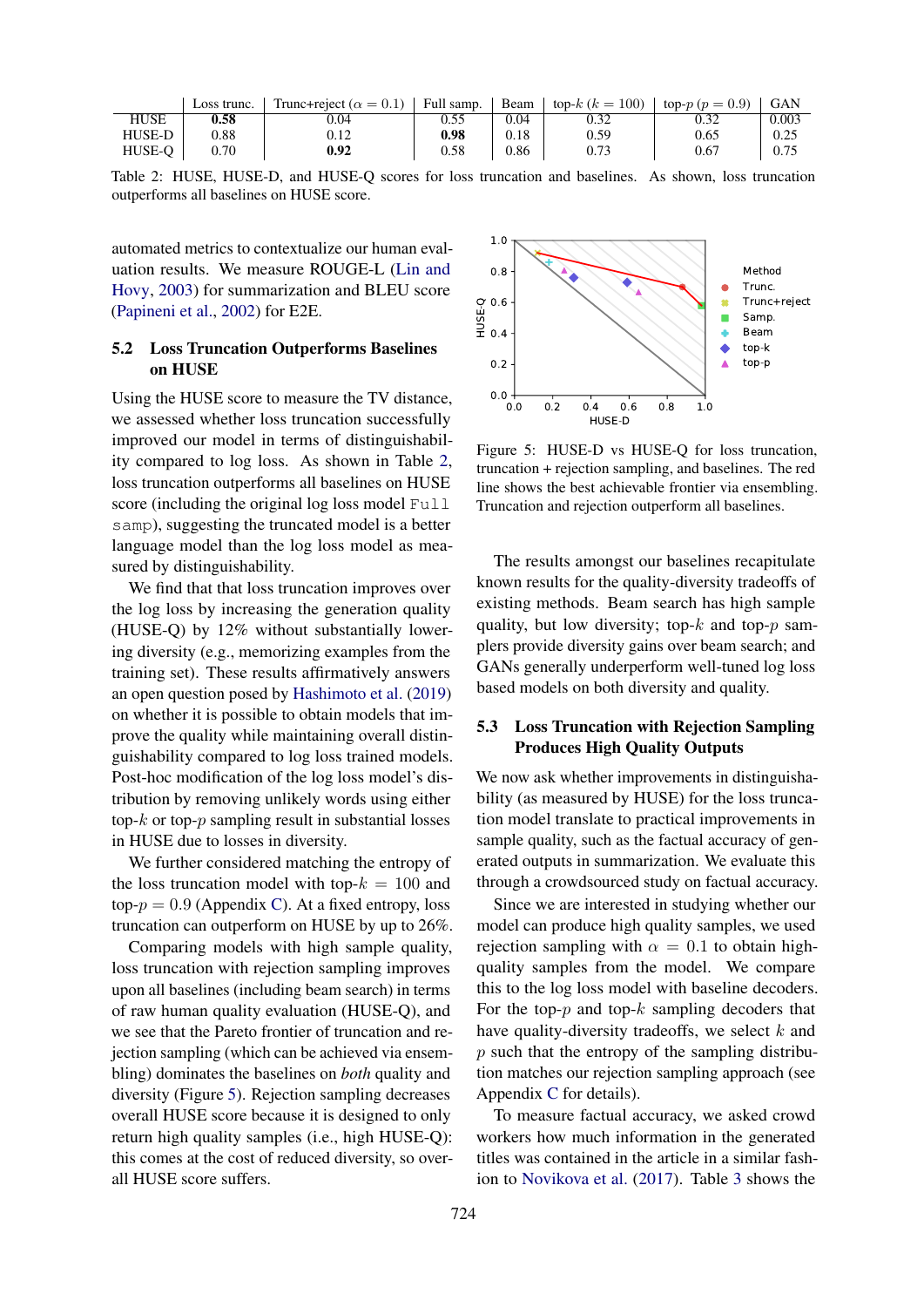<span id="page-7-1"></span>

| Condition                                 | Mean score      |
|-------------------------------------------|-----------------|
| Human                                     | $3.63 \pm 0.05$ |
| Truncation + Rejection ( $\alpha = 0.1$ ) | $3.79 \pm 0.06$ |
| Beam                                      | $3.51 \pm 0.05$ |
| top- $p (p = 0.4)$                        | $3.42 \pm 0.05$ |
| top- $k (k = 2)$                          | $3.29 \pm 0.05$ |
| Sampling                                  | $2.96 \pm 0.05$ |

Table 3: Mean scores and standard errors of factuality in generated news titles given articles. As shown, rejection sampling outperforms all baselines and matches the human reference score.

average factual accuracy rating for each model. We find that rejection sampling outperforms *all* baselines, including the current gold standard of beam search, and matches the human reference level of factual accuracy.

Although it may seem surprising that loss truncation and rejection sampling together can achieve the same factual accuracy score as humans, recall that over 34% of the dataset consists of titles which have facts that are not contained in the article. The loss truncation approach biases the model towards learning only the easily predicted (and likely factually accurate) titles.

## 5.4 Loss Truncation Produces Diverse **Outputs**

Finally, one of the benefits of optimizing for distinguishability is that it naturally optimizes for both diversity and quality. Manually examining outputs from the models, we find that directly sampling from the loss truncated model often produces high quality and diverse outputs. We show examples of generated outputs for baselines and loss truncation in Table [4.](#page-8-0) Loss truncation uses different phrasings ('at least # killed', and 'floods sweep') while top- $k$  follows a nearly templated pattern with a few changes to the words which appear. Top-p and direct sampling both have diverse phrasings, but also hallucinate facts ('earthquake' in sampling and 'torrential rains' in top-p sampling).

## 5.5 Loss Truncation can Outperform on Automated Metrics

While our primary evaluation metrics are human evaluations (HUSE and factuality), we additionally investigate automated metrics to further contextualize our results. For summarization, we used ROUGE-L and for E2E we use BLEU score for the automated metrics.

For summarization, the ROUGE-L scores for loss truncation and entropy-matched top- $k$  and top-

p decoding were 23.2, 22.8, and 22.8 respectively. While loss truncation does not substantially improve ROUGE-L, we see that it still outperforms baselines. We do not expect reference-based evaluations to fully capture the benefits of loss truncation, as these metrics encourage the models to fully imitate the data distribution – including invalid and hallucinated examples.

For E2E, the BLEU scores for loss truncation and the baseline were 0.72 and 0.64 respectively. We confirmed that the baseline model for the E2E task achieves a similar score as reported by [Bal](#page-9-15)[akrishnan et al.](#page-9-15) [\(2019\)](#page-9-15). Perhaps surprisingly, improving BLEU score to 0.72 almost closes the gap to using complex tree-structured semantic representations, which achieves a BLEU score of 0.74 [\(Balakrishnan et al.,](#page-9-15) [2019\)](#page-9-15).

We further show that loss truncation is not sensitive to the hyperparameter  $c$  on automated metrics in Appendix [E.1](#page-12-1) and provide a preliminary investigation of combining loss truncation and alternative decoders in Appendix [E.2.](#page-12-2)

## <span id="page-7-0"></span>6 Related Work

Decoder-based diversity. Researchers have proposed a variety of models for text generation [\(Rad](#page-10-15)[ford et al.,](#page-10-15) [2019;](#page-10-15) [Keskar et al.,](#page-9-16) [2019;](#page-9-16) [Sutskever](#page-10-16) [et al.,](#page-10-16) [2014\)](#page-10-16). These models generate text using decoding methods such as beam search. While beam search is generally thought of as the gold standard [\(Tillmann and Ney,](#page-10-17) [2003\)](#page-10-17), it can produce generic and repetitive outputs [\(Holtzman et al.,](#page-9-3) [2019\)](#page-9-3). To achieve diversity, top- $k$  [\(Fan et al.,](#page-9-2) [2018\)](#page-9-2) and top- $p$ [\(Holtzman et al.,](#page-9-3) [2019\)](#page-9-3) sampling stochastically decodes the outputs after restricting the output space to avoid low-quality outputs.

While these techniques can improve generation quality, they rely on models trained via log loss, which we show can result in undesired behavior that cannot be fixed post-hoc. Our work is complementary to existing work on decoders by proposing a loss that can improve the probabilistic models which these decoders operate on.

Loss modifications. Prior work has identified specific issues in generative models, such as repetitiveness, and proposed loss modifications to address these specific issues in the context of long text generation [\(Welleck et al.,](#page-10-18) [2019;](#page-10-18) [Holtzman et al.,](#page-9-17) [2018\)](#page-9-17). In contrast, we identify an issue with the widely used log loss, and propose loss truncation, which does not require a task- and issue-specific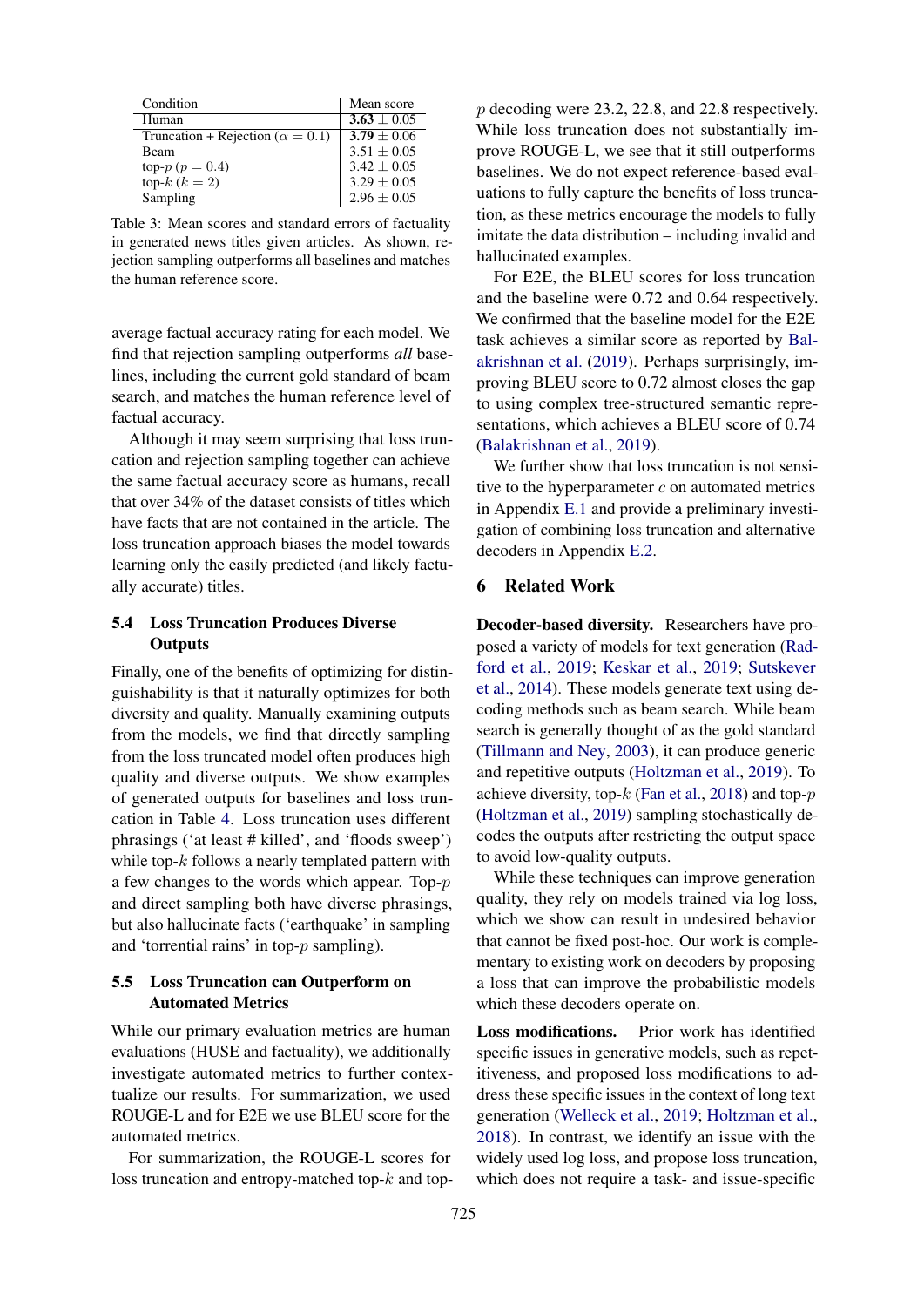<span id="page-8-0"></span>

| Method             | Example                                                                                            |
|--------------------|----------------------------------------------------------------------------------------------------|
| Context            | at least ## people have been killed and more than ##,### made homeless by floods that swept across |
|                    | southern africa in the past week, striking a region already grappling with severe food shortages.  |
| Gold               | floods kill ## in famine-hit southern africa                                                       |
| Loss truncation    | at least ## people killed ##,### evacuated in floods in southern african region                    |
|                    | floods that sweep parts of africa kill at least ##                                                 |
| Beam               | flooding hits southern africa as deaths rise                                                       |
| Full sampling      | child farming stalls in southern africa                                                            |
|                    | earthquake kills ## in southern africa                                                             |
| top- $p (p = 0.9)$ | torrential rains prompt warnings in southern africa                                                |
|                    | toll nears ## in southern africa                                                                   |
| top- $k (k = 2)$   | at least ## killed ##,### homeless in southern africa floods                                       |
|                    | at least ## dead ##,### homeless as floods hit southern africa                                     |

Table 4: Examples of generations for various baselines and loss truncation (two replicates shown for sampled outputs). As shown, loss truncation can achieve diverse and high quality outputs. In contrast, baselines either are not diverse (beam, top- $k$ ) or poor quality (full sampling, top- $p$ ). We color incorrect facts in red.

modification. Many of the penalties and decoding techniques proposed in these earlier works can be combined with truncated log loss to obtain models that are more robust to noisy references.

Contemporaneous with our work, [Tian et al.](#page-10-4) [\(2019\)](#page-10-4) propose an attention weight approach to improving generation faithfulness via decoder and loss modifications. Our work complements this by providing a conceptual basis for improving faithfulness by ignoring examples (i.e., optimizing distinguishability), and providing a simple and general loss. We consider complex, model dependent loss truncation methods for optimizing distinguishability to be exciting future work.

Other generation methods optimize for taskspecific losses [\(Och,](#page-10-19) [2003;](#page-10-19) [Shen et al.,](#page-10-20) [2015\)](#page-10-20). Task specific losses are not known in many cases and thus we require an effective task-agnostic loss, e.g., log loss or TV. We show that TV acts as a useful task-agnostic goodness of fit measure, and we provide an improved alternative to log loss.

GANs. GANs have been proposed to learn models that minimize distinguishability [\(Li et al.,](#page-10-21) [2017;](#page-10-21) [Ra](#page-10-22)[jeswar et al.,](#page-10-22) [2017;](#page-10-22) [Dai et al.,](#page-9-18) [2017\)](#page-9-18). While GANs have been successful in generating images [\(Good](#page-9-19)[fellow et al.,](#page-9-19) [2014;](#page-9-19) [Brock et al.,](#page-9-20) [2018\)](#page-9-20), GANs remaining challenging to optimize for text due to the discrete nature of text. Our findings match earlier reports that GANs underperform log loss trained sequence-to-sequence models [\(Caccia et al.,](#page-9-6) [2018\)](#page-9-6). In this work, we show that better training methods for distinguishability can arise from modifying the standard log loss via truncation.

Robust learning. Robust learning is the study of learning in the face of outliers [\(Tukey,](#page-10-23) [1960;](#page-10-23) [Donoho,](#page-9-21) [1982;](#page-9-21) [Huber,](#page-9-22) [1992\)](#page-9-22). Our work is related to the  $\epsilon$ -contamination model, in which an  $\epsilon$  fraction of the data has been modified, potentially by an adversary [\(Diakonikolas et al.,](#page-9-23) [2018\)](#page-9-23). Our work shows that robust learning under log loss can result in improved empirical performance and bounds on distinguishability.

While there are a number of effective approaches to robust learning [\(Diakonikolas et al.,](#page-9-23) [2018;](#page-9-23) [Fis](#page-9-24)[chler and Bolles,](#page-9-24) [1981\)](#page-9-24), we focus on a simple truncation procedure as it is one of the only procedures scaleable enough to apply on large-scale generation datasets. Our work shows that more effective, scalable robust learning procedures can help improve natural language generation methods.

## 7 Conclusion

In this work, we show that log loss is not robust to noise, which can in turn cause undesired behavior, such as hallucinating facts in summarization. In response, we propose loss truncation, a robust training method that optimizes for distinguishability of generated samples. We additionally propose a sequence-level rejection sampling scheme to generate high quality sequences. We show that loss truncation outperforms a range of baselines (including beam search, top- $p$ , top- $k$ , and full sampling) on distinguishability. We additionally show that rejection sampling outperforms all baselines, including beam search, on generating factual summaries. These results suggest that robust learning in the form of truncating the log loss can complement model-based approaches to faithful generation by ignoring invalid and undesired references.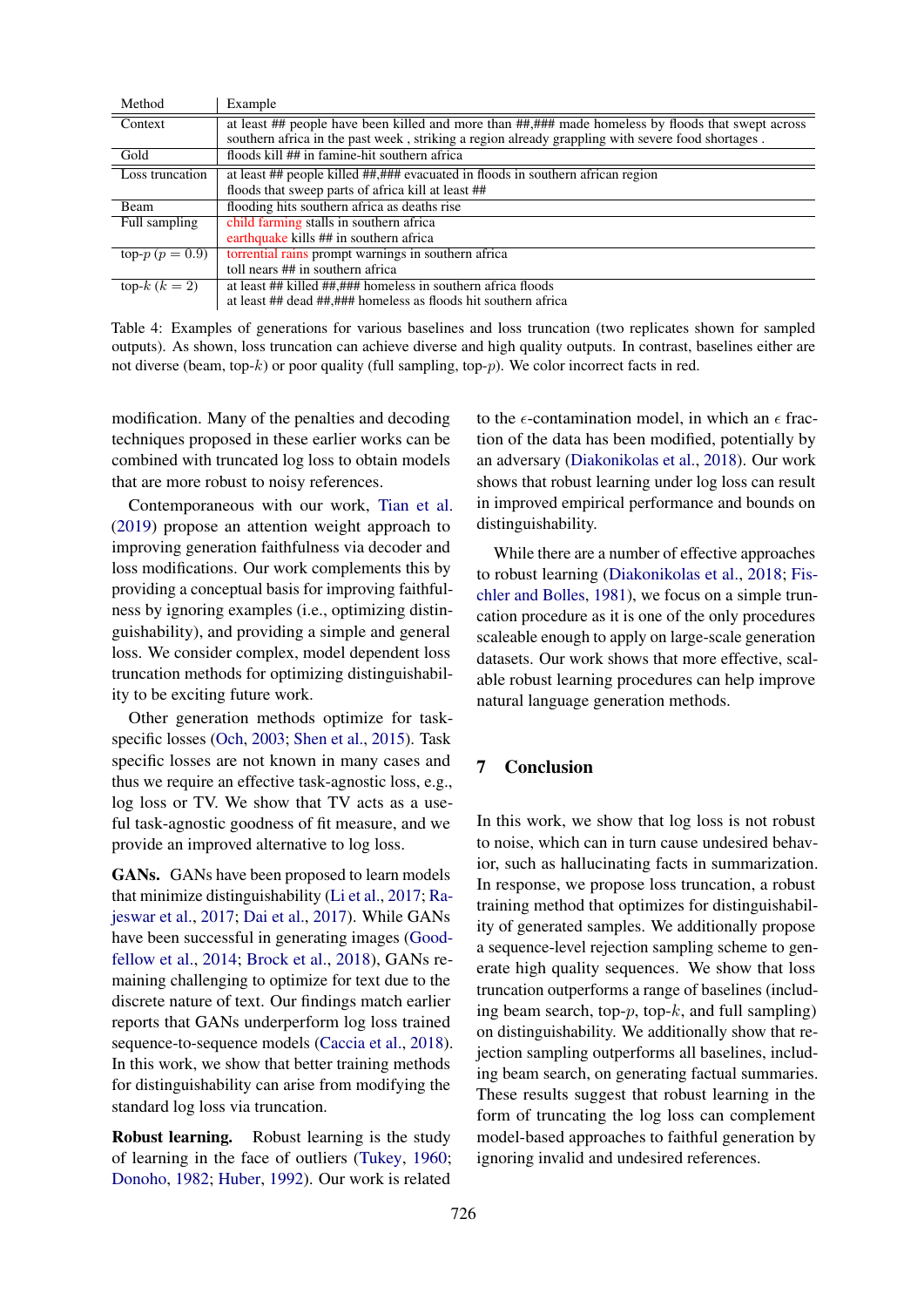#### References

- <span id="page-9-15"></span>Anusha Balakrishnan, Jinfeng Rao, Kartikeya Upasani, Michael White, and Rajen Subba. 2019. Constrained decoding for neural nlg from compositional representations in task-oriented dialogue. *arXiv preprint arXiv:1906.07220*.
- <span id="page-9-12"></span>Eyal Beigman and Beata Beigman Klebanov. 2009. Learning with annotation noise. In *Proceedings of the Joint Conference of the 47th Annual Meeting of the ACL and the 4th International Joint Conference on Natural Language Processing of the AFNLP: Volume 1-Volume 1*, pages 280–287. Association for Computational Linguistics.
- <span id="page-9-20"></span>Andrew Brock, Jeff Donahue, and Karen Simonyan.<br>2018. Large scale gan training for high fi-Large scale gan training for high fidelity natural image synthesis. *arXiv preprint arXiv:1809.11096*.
- <span id="page-9-6"></span>Massimo Caccia, Lucas Caccia, William Fedus, Hugo Larochelle, Joelle Pineau, and Laurent Charlin. 2018. Language gans falling short. *arXiv preprint arXiv:1811.02549*.
- <span id="page-9-10"></span>Imre Csiszar and János Körner. 2011. *Information theory: coding theorems for discrete memoryless systems*. Cambridge University Press.
- <span id="page-9-18"></span>Bo Dai, Sanja Fidler, Raquel Urtasun, and Dahua Lin. 2017. Towards diverse and natural image descriptions via a conditional gan. In *Proceedings of the IEEE International Conference on Computer Vision*, pages 2970–2979.
- <span id="page-9-0"></span>Bhuwan Dhingra, Manaal Faruqui, Ankur Parikh, Ming-Wei Chang, Dipanjan Das, and William W Cohen. 2019. Handling divergent reference texts when evaluating table-to-text generation. *arXiv preprint arXiv:1906.01081*.
- <span id="page-9-23"></span>Ilias Diakonikolas, Gautam Kamath, Daniel M Kane, Jerry Li, Jacob Steinhardt, and Alistair Stewart. 2018. Sever: A robust meta-algorithm for stochastic optimization. *arXiv preprint arXiv:1803.02815*.
- <span id="page-9-9"></span>David L Donoho, Richard C Liu, et al. 1988. The" automatic" robustness of minimum distance functionals. *The Annals of Statistics*, 16(2):552–586.
- <span id="page-9-21"></span>DL Donoho. 1982. Breakdown properties of multivariate location estimators. *The Annals of Statistics*.
- <span id="page-9-14"></span>Ondřej Dušek, Jekaterina Novikova, and Verena Rieser. 2019. Evaluating the state-of-the-art of end-to-end natural language generation: The E2E NLG Challenge. *arXiv preprint arXiv:1901.11528*.
- <span id="page-9-2"></span>Angela Fan, Mike Lewis, and Yann Dauphin. 2018. Hierarchical neural story generation. *ACL*.
- <span id="page-9-24"></span>Martin A Fischler and Robert C Bolles. 1981. Random sample consensus: a paradigm for model fitting with applications to image analysis and automated cartography. *Communications of the ACM*, 24(6):381– 395.
- <span id="page-9-5"></span>Michael Gamon, Anthony Aue, and Martine Smets. 2005. Sentence-level mt evaluation without reference translations: Beyond language modeling. In *Proceedings of EAMT*, pages 103–111.
- <span id="page-9-11"></span>Sebastian Gehrmann, Yuntian Deng, and Alexander Rush. 2018. Bottom-up abstractive summarization. In *Proceedings of the 2018 Conference on Empirical Methods in Natural Language Processing*, pages 4098–4109.
- <span id="page-9-8"></span>Sebastian Gehrmann, Hendrik Strobelt, and Alexander M Rush. 2019. Gltr: Statistical detection and visualization of generated text. *arXiv preprint arXiv:1906.04043*.
- <span id="page-9-19"></span>Ian Goodfellow, Jean Pouget-Abadie, Mehdi Mirza, Bing Xu, David Warde-Farley, Sherjil Ozair, Aaron Courville, and Yoshua Bengio. 2014. Generative adversarial nets. In *Advances in neural information processing systems*, pages 2672–2680.
- <span id="page-9-4"></span>Tatsunori B Hashimoto, Hugh Zhang, and Percy Liang. 2019. Unifying human and statistical evaluation for natural language generation. *North American Chapter of the Association for Computational Linguistics*.
- <span id="page-9-17"></span>Ari Holtzman, Jan Buys, Maxwell Forbes, Antoine Bosselut, David Golub, and Yejin Choi. 2018. Learning to write with cooperative discriminators. *arXiv preprint arXiv:1805.06087*.
- <span id="page-9-3"></span>Ari Holtzman, Jan Buys, Maxwell Forbes, and Yejin Choi. 2019. The curious case of neural text degeneration. *arXiv preprint arXiv:1904.09751*.
- <span id="page-9-22"></span>Peter J Huber. 1992. Robust estimation of a location parameter. In *Breakthroughs in statistics*, pages 492– 518. Springer.
- <span id="page-9-16"></span>Nitish Shirish Keskar, Bryan McCann, Lav R Varshney, Caiming Xiong, and Richard Socher. 2019. Ctrl: A conditional transformer language model for controllable generation. *arXiv preprint arXiv:1909.05858*.
- <span id="page-9-13"></span>Beata Beigman Klebanov and Eyal Beigman. 2010. Some empirical evidence for annotation noise in a benchmarked dataset. In *Human Language Technologies: The 2010 Annual Conference of the North American Chapter of the Association for Computational Linguistics*, pages 438–446. Association for Computational Linguistics.
- <span id="page-9-25"></span>Guillaume Klein, Yoon Kim, Yuntian Deng, Jean Senellart, and Alexander M Rush. 2017. Opennmt: Opensource toolkit for neural machine translation. *arXiv preprint arXiv:1701.02810*.
- <span id="page-9-7"></span>Wojciech Kryściński, Nitish Shirish Keskar, Bryan Mc-Cann, Caiming Xiong, and Richard Socher. 2019. Neural text summarization: A critical evaluation. *arXiv preprint arXiv:1908.08960*.
- <span id="page-9-1"></span>Katherine Lee, Orhan Firat, Ashish Agarwal, Clara Fannjiang, and David Sussillo. 2018. Hallucinations in neural machine translation. *Interpretability and*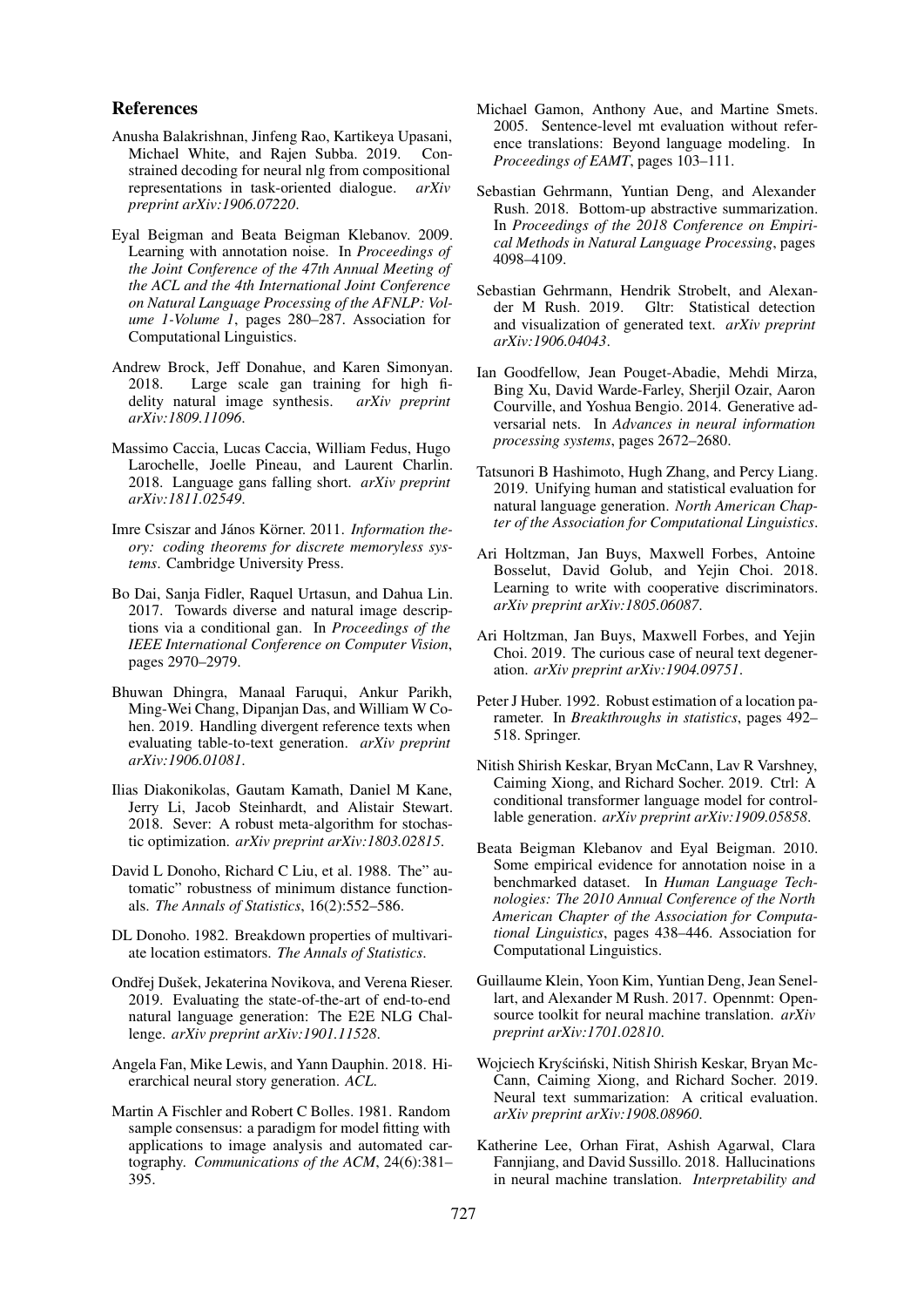*Robustness in Audio, Speech, and Language Workshop*.

- <span id="page-10-21"></span>Jiwei Li, Will Monroe, Tianlin Shi, Sebastien Jean, ´ Alan Ritter, and Dan Jurafsky. 2017. Adversarial learning for neural dialogue generation. *arXiv preprint arXiv:1701.06547*.
- <span id="page-10-13"></span>Chin-Yew Lin and Eduard Hovy. 2003. Automatic evaluation of summaries using n-gram cooccurrence statistics. In *Proceedings of the 2003 Human Language Technology Conference of the North American Chapter of the Association for Computational Linguistics*, pages 150–157.
- <span id="page-10-1"></span>Tsung-Yi Lin, Michael Maire, Serge Belongie, James Hays, Pietro Perona, Deva Ramanan, Piotr Dollár, and C Lawrence Zitnick. 2014. Microsoft coco: Common objects in context. In *European conference on computer vision*, pages 740–755. Springer.
- <span id="page-10-0"></span>Ramesh Nallapati, Bowen Zhou, Caglar Gulcehre, Bing Xiang, et al. 2016. Abstractive text summarization using sequence-to-sequence rnns and beyond. *arXiv preprint arXiv:1602.06023*.
- <span id="page-10-12"></span>Jekaterina Novikova, Ondřej Dušek, Amanda Cercas Curry, and Verena Rieser. 2017. Why we need new evaluation metrics for nlg. *arXiv preprint arXiv:1707.06875*.
- <span id="page-10-19"></span>Franz Josef Och. 2003. Minimum error rate training in statistical machine translation. In *Proceedings of the 41st Annual Meeting on Association for Computational Linguistics-Volume 1*, pages 160–167. Association for Computational Linguistics.
- <span id="page-10-14"></span>Kishore Papineni, Salim Roukos, Todd Ward, and Wei-Jing Zhu. 2002. Bleu: a method for automatic evaluation of machine translation. In *Proceedings of the 40th annual meeting on association for computational linguistics*, pages 311–318. Association for Computational Linguistics.
- <span id="page-10-10"></span>Yevgeniy Puzikov and Iryna Gurevych. 2018. E2e nlg challenge: Neural models vs. templates. In *Proceedings of the 11th International Conference on Natural Language Generation*, pages 463–471.
- <span id="page-10-15"></span>Alec Radford, Jeffrey Wu, Rewon Child, David Luan, Dario Amodei, and Ilya Sutskever. 2019. Language models are unsupervised multitask learners. *OpenAI Blog*, 1(8).
- <span id="page-10-22"></span>Sai Rajeswar, Sandeep Subramanian, Francis Dutil, Christopher Pal, and Aaron Courville. 2017. Adversarial generation of natural language. *arXiv preprint arXiv:1705.10929*.
- <span id="page-10-2"></span>Melissa Roemmele. 2016. Writing stories with help from recurrent neural networks. In *Thirtieth AAAI Conference on Artificial Intelligence*.
- <span id="page-10-6"></span>Alexander M Rush, SEAS Harvard, Sumit Chopra, and Jason Weston. 2017. A neural attention model for sentence summarization. In *ACLWeb. Proceedings*

*of the 2015 Conference on Empirical Methods in Natural Language Processing*.

- <span id="page-10-7"></span>Abigail See, Peter J Liu, and Christopher D Manning. 2017. Get to the point: Summarization with pointer-generator networks. *arXiv preprint arXiv:1704.04368*.
- <span id="page-10-20"></span>Shiqi Shen, Yong Cheng, Zhongjun He, Wei He, Hua Wu, Maosong Sun, and Yang Liu. 2015. Minimum risk training for neural machine translation. *arXiv preprint arXiv:1512.02433*.
- <span id="page-10-16"></span>Ilya Sutskever, Oriol Vinyals, and Quoc V Le. 2014. Sequence to sequence learning with neural networks. *Advances in NIPS*.
- <span id="page-10-5"></span>Lucas Theis, Aäron van den Oord, and Matthias Bethge. 2016. A note on the evaluation of generative models. *ICLR*.
- <span id="page-10-4"></span>Ran Tian, Shashi Narayan, Thibault Sellam, and Ankur P Parikh. 2019. Sticking to the facts: Confident decoding for faithful data-to-text generation. *arXiv preprint arXiv:1910.08684*.
- <span id="page-10-17"></span>Christoph Tillmann and Hermann Ney. 2003. Word reordering and a dynamic programming beam search algorithm for statistical machine translation. *Computational linguistics*, 29(1):97–133.
- <span id="page-10-23"></span>John W Tukey. 1960. A survey of sampling from contaminated distributions. *Contributions to probability and statistics*, pages 448–485.
- <span id="page-10-11"></span>Yau-Shian Wang and Hung-Yi Lee. 2018. Learning to encode text as human-readable summaries using generative adversarial networks. *arXiv preprint arXiv:1810.02851*.
- <span id="page-10-18"></span>Sean Welleck, Ilia Kulikov, Stephen Roller, Emily Dinan, Kyunghyun Cho, and Jason Weston. 2019. Neural text generation with unlikelihood training. *arXiv preprint arXiv:1908.04319*.
- <span id="page-10-3"></span>Sam Wiseman, Stuart M Shieber, and Alexander M Rush. 2017. Challenges in data-to-document generation. *arXiv preprint arXiv:1707.08052*.
- <span id="page-10-9"></span>Rowan Zellers, Ari Holtzman, Hannah Rashkin, Yonatan Bisk, Ali Farhadi, Franziska Roesner, and Yejin Choi. 2019. Defending against neural fake news. *arXiv preprint arXiv:1905.12616*.
- <span id="page-10-8"></span>Sharon Zhou, Mitchell Gordon, Ranjay Krishna, Austin Narcomey, Li F Fei-Fei, and Michael Bernstein. 2019. Hype: A benchmark for human eye perceptual evaluation of generative models. In *Advances in Neural Information Processing Systems*, pages 3444–3456.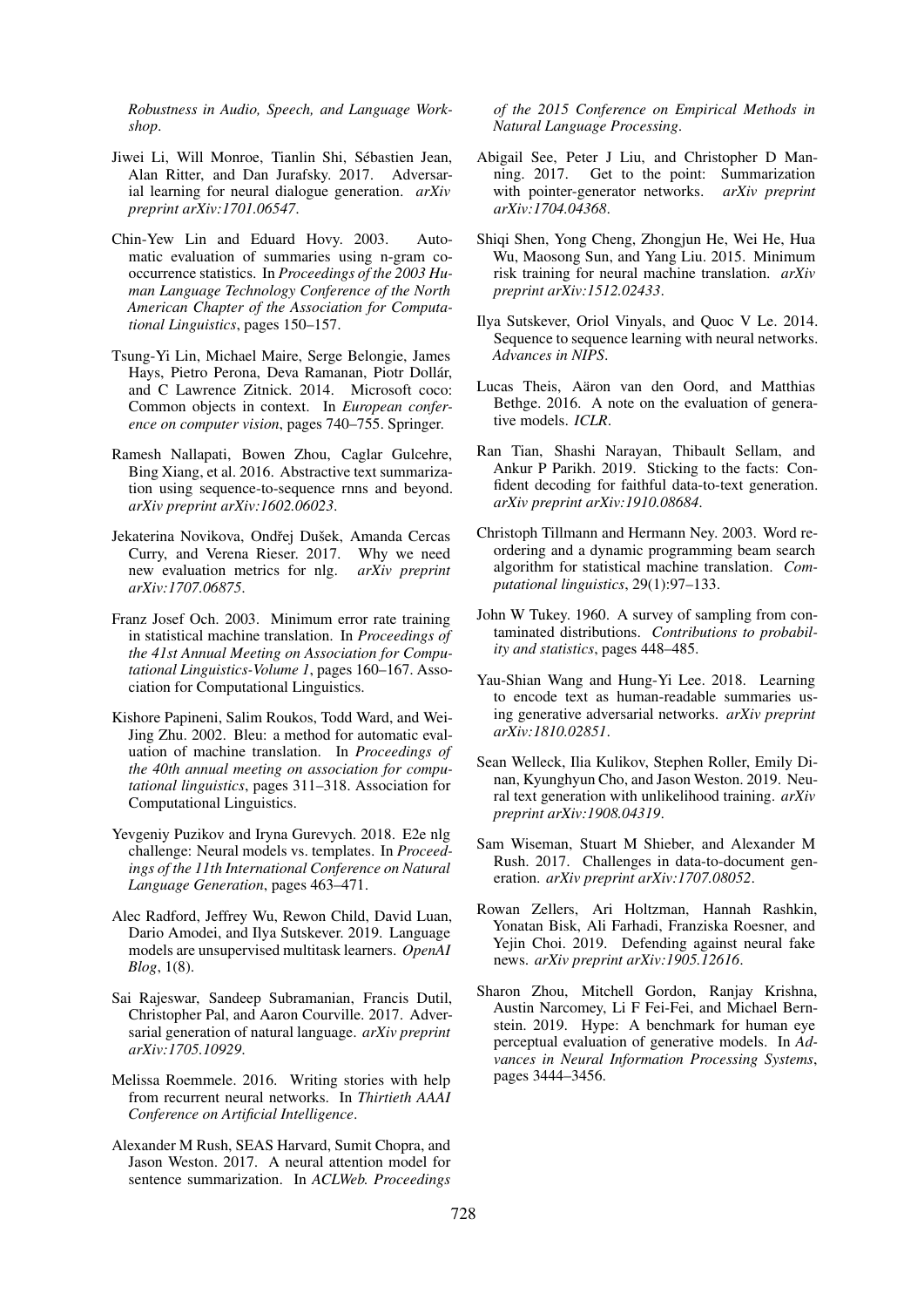<span id="page-11-4"></span>Context: Donna Shalala is sporting a mustache to promote public health.

Title: Milk on Her Lip Shalala Raises Eyebrows

(a) Example of a title that requires hallucinating new facts, e.g., "Milk on Her Lip" and "raises eyebrows".

Context: Southwest China's Sichuan province has decided to build an inter-city high-tech industrial belt to serve development of Western China.

Title: Sichuan to Build High-Tech Industrial Belt

(b) Example of a title that can be directly generated from the context.

Figure 6: Examples of titles that require hallucinating new facts and titles that are directly entailed from context.

## <span id="page-11-2"></span>A Examples of Titles and Generations

Examples of ground truth titles. We present examples of titles in Figure [6](#page-11-4) that require factual hallucination and can be directly entailed from context.

Examples of generated titles. We present examples of titles that from rejection sampling that are selected and that were rejected in sampling in Figure [7.](#page-11-5) As shown, rejected titles tend to be of lower quality.

### <span id="page-11-0"></span>B Proof of Lemma and Proposition

Lemma. We prove the lemma that all elements in  $\mathcal{P}_{c,p}$  are close to p in total variation.

<span id="page-11-6"></span>Lemma 1.

$$
\sup_{q_0 \in \mathcal{P}_{c,p}} |q_0 - p|_{TV} \le c
$$

*Proof.* By definition of  $P_{c,p}$ , for any  $q_0$  there exists a  $q_1$  such that  $p = cq_1 + (1 - c)q_0$  so,

$$
|q_0 - p|_{\text{TV}} = |cq_0 - cq_1|_{\text{TV}} \le c
$$

**Proposition.** We prove that the truncated log loss bounds total variation.

<span id="page-11-5"></span>Context: At least two people have tested positive for the bird flu virus in Eastern Turkey, health minister Recep Akdag told a news conference Wednesday.

Ground truth: Two test positive for bird flu virus in Turkey

Selected sample: Two reported positive for bird flu in Eastern Turkey

Rejected sample: Two officials fail to get good for bird flu in Eastern Turkey

#### (a) Example 1.

Context: British investment fund Fidelity has increased its stake in Puma, the German maker of sportswear and equipment, to just over five percent, Puma said on Thursday. Ground truth: Private equity firm Fidelity raises stake in Puma to over five pct Selected sample: Fidelity increases stake in Puma Rejected sample: Boost higher first-half

stake in Puma says Puma

#### (b) Example 2.

Figure 7: Examples of sampled titles that were selected and rejected in rejection sampling at  $\alpha = 0.1$ .

*Proof.*

$$
|\hat{p} - p_{\text{ref}}|_{\text{TV}}^2 \tag{4}
$$

$$
\leq (|\hat{p} - p_{\rm t}|_{\rm TV} + |p_{\rm t} - p_{\rm ref}|_{\rm TV})^2 \tag{5}
$$

<span id="page-11-1"></span>
$$
\leq \frac{1}{2}KL(p_t||\hat{p}) + 2c + c^2
$$
 (6)

which follows from the triangle inequality, Pinsker's inequality, and using Lemma [1](#page-11-6) to bound the remaining terms by  $c$ .  $\Box$ 

### <span id="page-11-3"></span>C Hyperparameters

Summarization model hyperparameters. We used a standard OpenNMT-py model with global attention for all sequence-to-sequence experiments [\(Klein et al.,](#page-9-25) [2017\)](#page-9-25). It has a single LSTM layer in the encoder and two in the decoder.

For the baseline model, we train for 200,000 steps with SGD and an initial learning rate of 1. For the loss truncated model, we hotstart with 100,000 minibatch updates and subsequently with 100,000 minibatch updates with the truncated loss with an initial learning rate of 0.1.

 $\Box$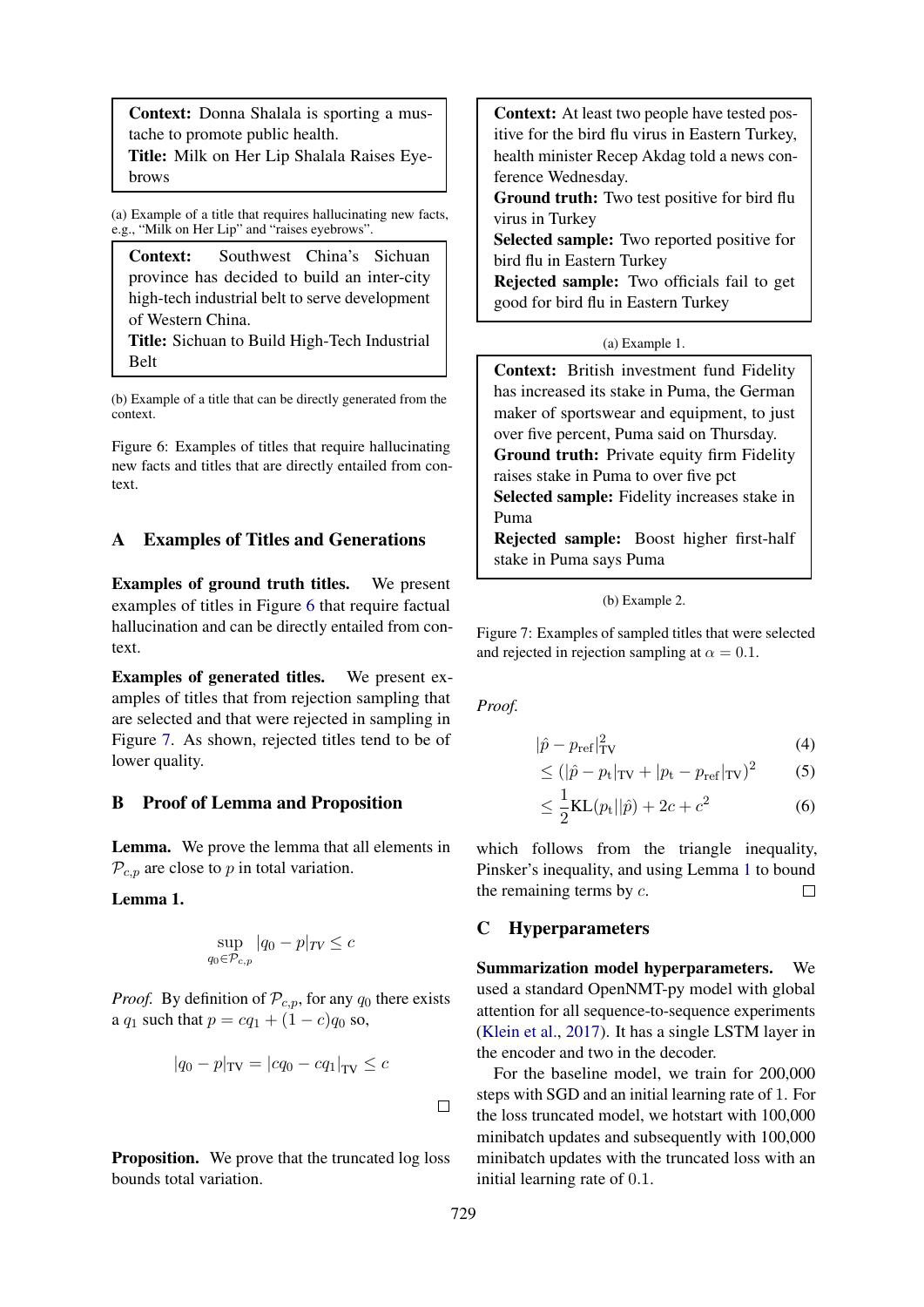<span id="page-12-3"></span>

| <b>Survey Instructions</b>                                                                          |                                                                                                                                                                                                                                                                                                                                                                                        |
|-----------------------------------------------------------------------------------------------------|----------------------------------------------------------------------------------------------------------------------------------------------------------------------------------------------------------------------------------------------------------------------------------------------------------------------------------------------------------------------------------------|
|                                                                                                     | For each question, you are given a randomly sampled news article and its headline. Please categorize the comment into one of five buckets<br>based on how typical it is as a summary headline. Typicality is a measure of how often you would see an exact sentence in the corpus.                                                                                                     |
|                                                                                                     | In addition, typical news article headlines tend to be grammatical, factual (no added facts / people or omitted major facts).                                                                                                                                                                                                                                                          |
|                                                                                                     | We have retained the real headlines and added control questions and will reject your submission if you are too far off from the ground truth.                                                                                                                                                                                                                                          |
|                                                                                                     | If the title explicitly says it is invalid, mark it as invalid.                                                                                                                                                                                                                                                                                                                        |
|                                                                                                     | Note: Longer sentences are rarer than you might otherwise expect. Contractions may be split into two words (e.g., ca n't). Assume these are<br>correctly written. Ignore capitalization and spaces between punctuation. Some sentences have had proper nouns and numbers removed and<br>replaced by "####" and/or UNKNOWN (< unk >) tokens. Do not penalize for any of these features. |
| <b>DESCRIPTION OF BUCKETS</b>                                                                       |                                                                                                                                                                                                                                                                                                                                                                                        |
| Very Typical: You expect to see this all the time.                                                  |                                                                                                                                                                                                                                                                                                                                                                                        |
| Typical: You often expect to see something like this.                                               |                                                                                                                                                                                                                                                                                                                                                                                        |
|                                                                                                     | Average: Not surprised to see this, but would not appear as often as a typical comment.                                                                                                                                                                                                                                                                                                |
|                                                                                                     | Specific: This is a correct response, but only in a very specific setting.                                                                                                                                                                                                                                                                                                             |
|                                                                                                     | Rare: This is some context where this is a correct response, but you would be surprised to see it.                                                                                                                                                                                                                                                                                     |
|                                                                                                     | Invalid: Not a valid headline. Contains some clearly wrong facts or is grammatically incorrect.                                                                                                                                                                                                                                                                                        |
| <b>Survey Instructions</b>                                                                          | (a) Prompt for measuring HUSE.<br>For each question, you are given a randomly sampled news article and its headline. Please categorize the headline into one of five buckets<br>based on if all the information in the headline is contained in the article.                                                                                                                           |
|                                                                                                     | We have retained the real headlines and added control questions and will reject your submission if you are too far off from the ground truth.                                                                                                                                                                                                                                          |
| headlines.                                                                                          | If the title explicitly says it is invalid, mark it as invalid. Only mark other headlines as invalid if they are completely off topic or not news                                                                                                                                                                                                                                      |
| any of these features.                                                                              | Contractions may be split into two words (e.g., ca n't). Assume these are correctly written. Ignore capitalization and spaces between punctuation.<br>Some sentences have had proper nouns and numbers removed and replaced by "####" and/or UNKNOWN (< unk >) tokens. Do not penalize for                                                                                             |
| <b>DESCRIPTION OF BUCKETS</b>                                                                       |                                                                                                                                                                                                                                                                                                                                                                                        |
|                                                                                                     | All information: All the information of the headline is contained in the article.                                                                                                                                                                                                                                                                                                      |
|                                                                                                     | Most information: Most of the information in the headline is contained in the article.                                                                                                                                                                                                                                                                                                 |
| Process informations Process of the information of the beautiful in contributed in the contribution |                                                                                                                                                                                                                                                                                                                                                                                        |

Little information: Very little information of the headline is contained in the article No information: No information of the headline is contained in the article Invalid: Not a valid headline. Completely off topic or not a news headline

(b) Prompt for measuring factuality.



k and p selection. A key parameter in top- $k$  and top- $p$  sampling are  $k$  and  $p$  respectively. These parameters trade off between diversity and quality. To select these values, we chose values of  $k$  and  $p$ that had similar entropies to our model trained with loss truncation.

Specifically,  $k = 100$  and  $p = 0.9$  matched loss truncation at  $c = 0.6$  for summarization (entropies of 18.08, 20.01, and 17.93 respectively).  $k = 2$ and  $p = 0.4$  matched rejection sampling for summarization at  $c = 0.6$ ,  $\alpha = 0.1$  (entropies of 3.71, 4.02, and 3.84 respectively).

### <span id="page-12-0"></span>D Crowd Worker Setup and Prompts

Crowdsourcing setup. For all human evaluations, we used Amazon Mechanical Turk (all prompts shown below). We sampled 312 context/title pairs to measure HUSE. For each generated title, we asked 9 crowd workers to measure the typicality of the generated title, as in [Hashimoto et al.](#page-9-4) [\(2019\)](#page-9-4). Each crowd worker responded to 24 generated titles.

For measuring factuality, we sampled 312 examples and for each example, we asked two crowd workers how much information in the generated title was present in the article.

Prompts. We show crowd worker prompts for measuring HUSE and factuality in Figure [8.](#page-12-3) The HUSE prompt was directly taken from [Hashimoto](#page-9-4)

<span id="page-12-4"></span>

| Condition             | ROUGE-L |  |
|-----------------------|---------|--|
| Truncation, $c = 0.9$ | 24.3    |  |
| Truncation, $c = 0.8$ | 24.9    |  |
| Truncation, $c = 0.7$ | 24.0    |  |
| Truncation, $c = 0.6$ | 23.2    |  |
| $top-k = 100$         | 22.8    |  |
| $top-p = 0.9$         | 22.8    |  |

Table 5: ROUGE-L scores for loss truncation at various  $c$  and entropy-matched top- $k$  and top- $p$  decoding for summarization. As shown, loss truncation outperforms on ROUGE-L for a range of c.

<span id="page-12-5"></span>

| Condition             | <b>BLEU</b> |  |
|-----------------------|-------------|--|
| Truncation, $c = 0.9$ | 0.72        |  |
| Truncation, $c = 0.8$ | 0.71        |  |
| Truncation, $c = 0.7$ | 0.70        |  |
| Truncation, $c = 0.6$ | 0.69        |  |
| Truncation, $c = 0.5$ | 0.69        |  |
| <b>Baseline</b>       | 0.64        |  |
| 0.72                  | 0.64        |  |

Table 6: BLEU scores for loss truncation at various c and the baseline model on the E2E task. As shown, loss truncation outperforms the baseline on BLEU score at a range of hyperparameters.

[et al.](#page-9-4) [\(2019\)](#page-9-4) with an extra control.

#### E Further experiments

#### <span id="page-12-1"></span>E.1 Sensitivity to  $c$

We investigate the sensitivity of loss truncation to the hyperparameter  $c$ . To do so, we vary  $c$  and measure ROUGE-L and BLEU scores, for summarization and E2E respectively.

We show results for summarization in Table [5](#page-12-4) and E2E in Table [6](#page-12-5) along with baselines. As shown, truncation outperforms on automated metrics on a variety of hyperparameter settings on automated metrics. We leave a full investigation of sensitivity to  $c$  as future work.

## <span id="page-12-2"></span>E.2 Combining Loss Truncation and **Decoders**

As loss truncation is a training method, it can be combined with alternative methods of decoding at inference time. As such, we perform a preliminary investigation of using top- $k$  and top- $p$  decoding with loss truncation.

We show ROUGE-L of loss truncation combined with various decoders and baselines for summariza-tion in Table [7.](#page-13-0) As shown, top- $k$  and top- $p$  de-